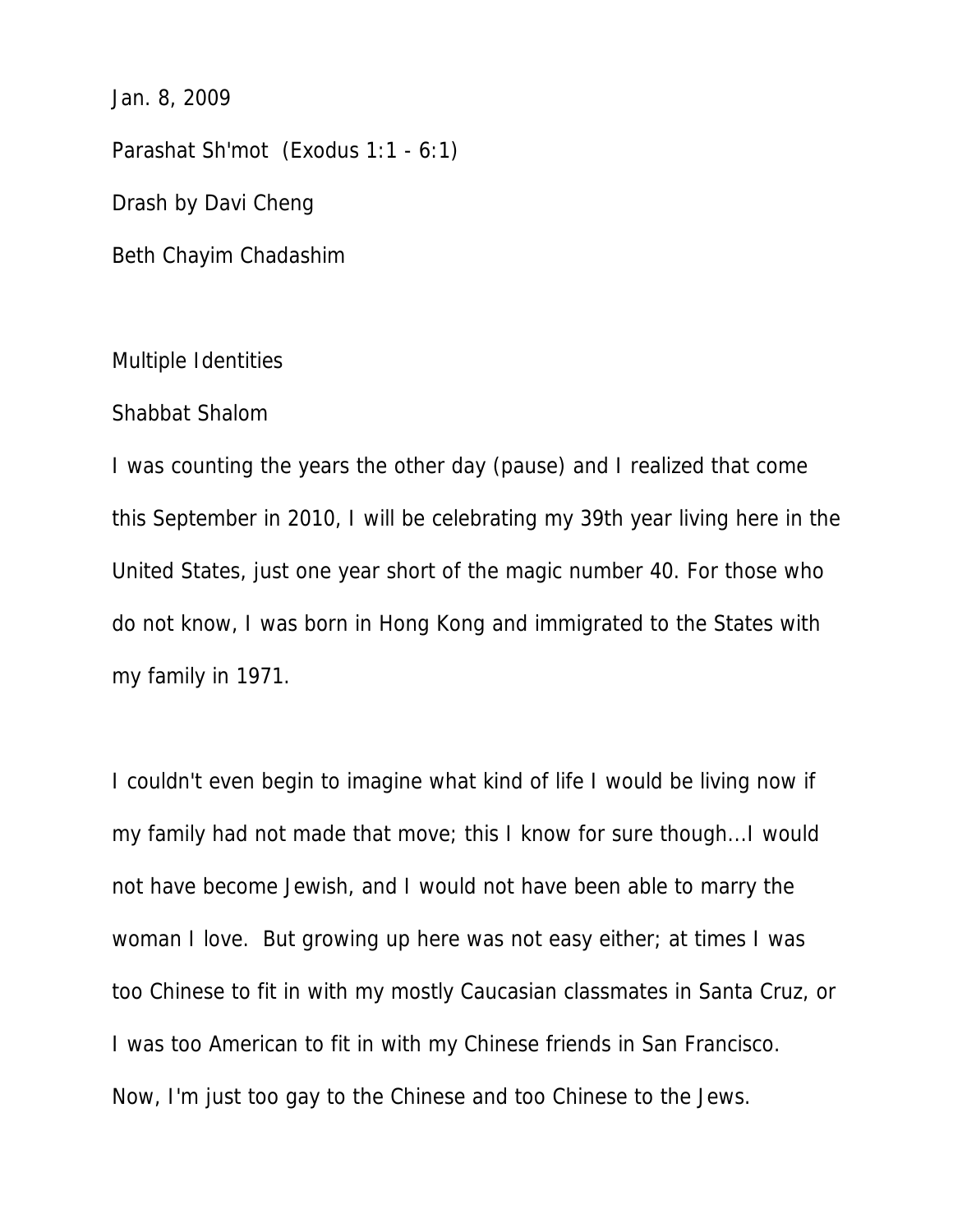This week's Torah portion Sh'mot begins with the naming of Jacob's family and a reminder of how Joseph moved the Children of Israel into Egypt. We also learn that Moses's mother, to save Moses from Pharaoh's order to kill all male infants born to Hebrew women, placed him in a basket and put him into the Nile when he was 3 months old. The daughter of Pharaoh discovered him, named him Moses, and raised him as her own son. (The first cross cultural adoption!)

Given all the circumstances, I always wonder how Moses would identify himself. I find it really interesting that there are never any detailed descriptions on what people looked like in the Torah. Did Moses look different from the Egyptians? Different hair color? Maybe different skintone? We'll never know.

What we know from the Torah is that Pharaoh's daughter did identify Moses as a Hebrew; for when she opened the basket from the Nile and saw the crying boy, she said, " This must be a Hebrew child." [Exodus 2:6] We also know, from the Torah, that Miriam, Moses's sister, was able to get Pharaoh's daughter to hire Moses's own mother to nurse him until he was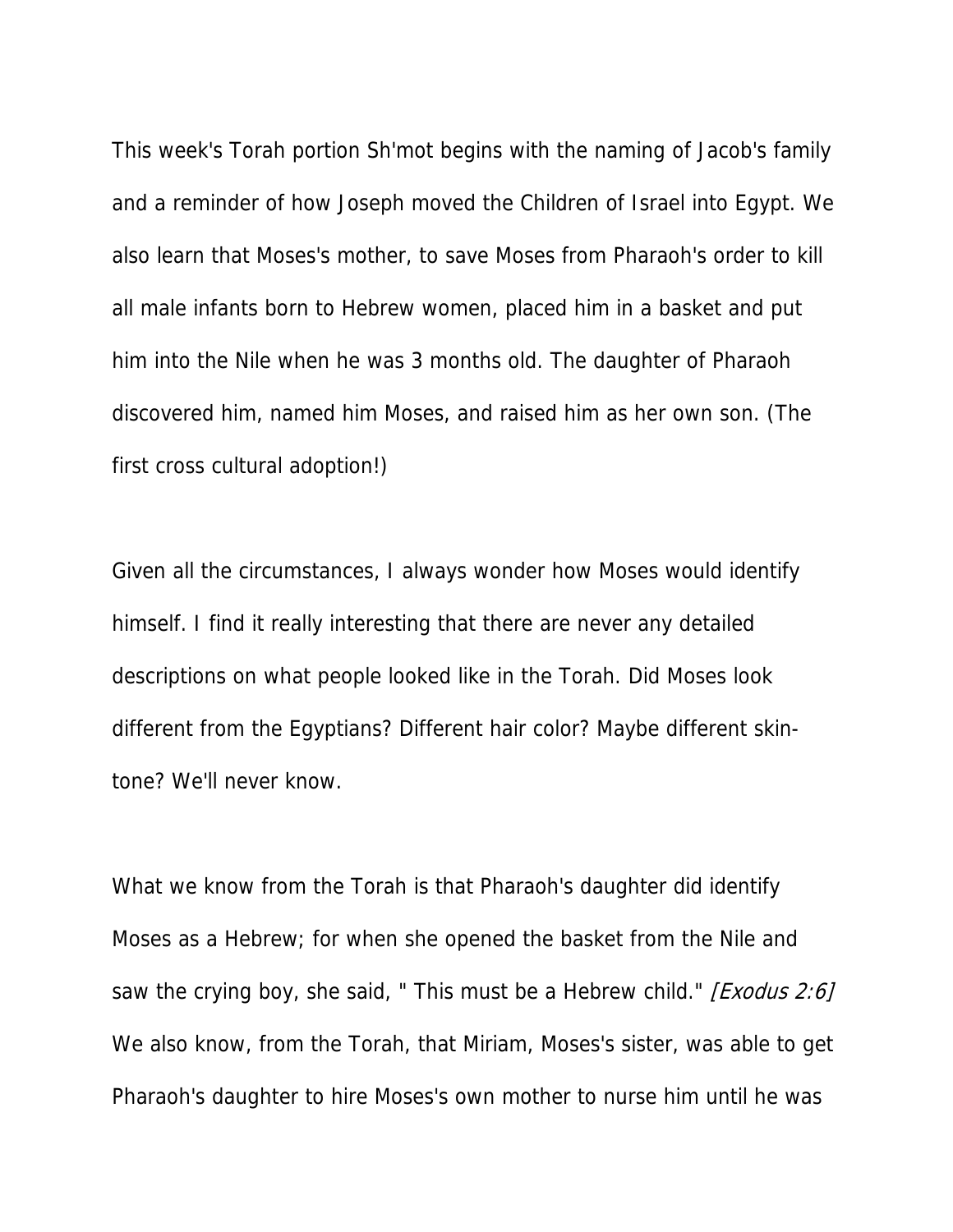weaned; [Exodus 2:7-10] which some believed to be at the age of 3 years old. [The Torh - A Women's Commentary p. 312]

From 4 years old to adulthood, Moses apparently grew up in the Pharaoh's palace. He must have acquired some Egyptian lifestyle and identity, don't you think? However, the Torah said that when Moses was out witnessing the labors of his "kinfolks" or "Hebrew brothers" [ish-Ivri me'echav; Exodus 2:11], he saw an Egyptian beating a Hebrew, so he killed the Egyptian and fled to Midian. But then in Midian, Moses was identified by the daughters of Midian's priest as an Egyptian, for they said to their father, " An Egyptian rescued us from the shepherds." [Exodus 2:19]

Moses then settled in Midian and married Zipporah, daughter of the Midian priest (here is a cross cultural marriage) and they have a son. When Moses's son was born, Moses named him Gershom, which means "Sojourner There", and Moses said, "I have been a stranger (Hebrew word: ger) in a foreign land." [Exodus 2:22]

"I have been a stranger in a foreign land." That was exactly how I felt some years back; that could have been me saying it. Could it be that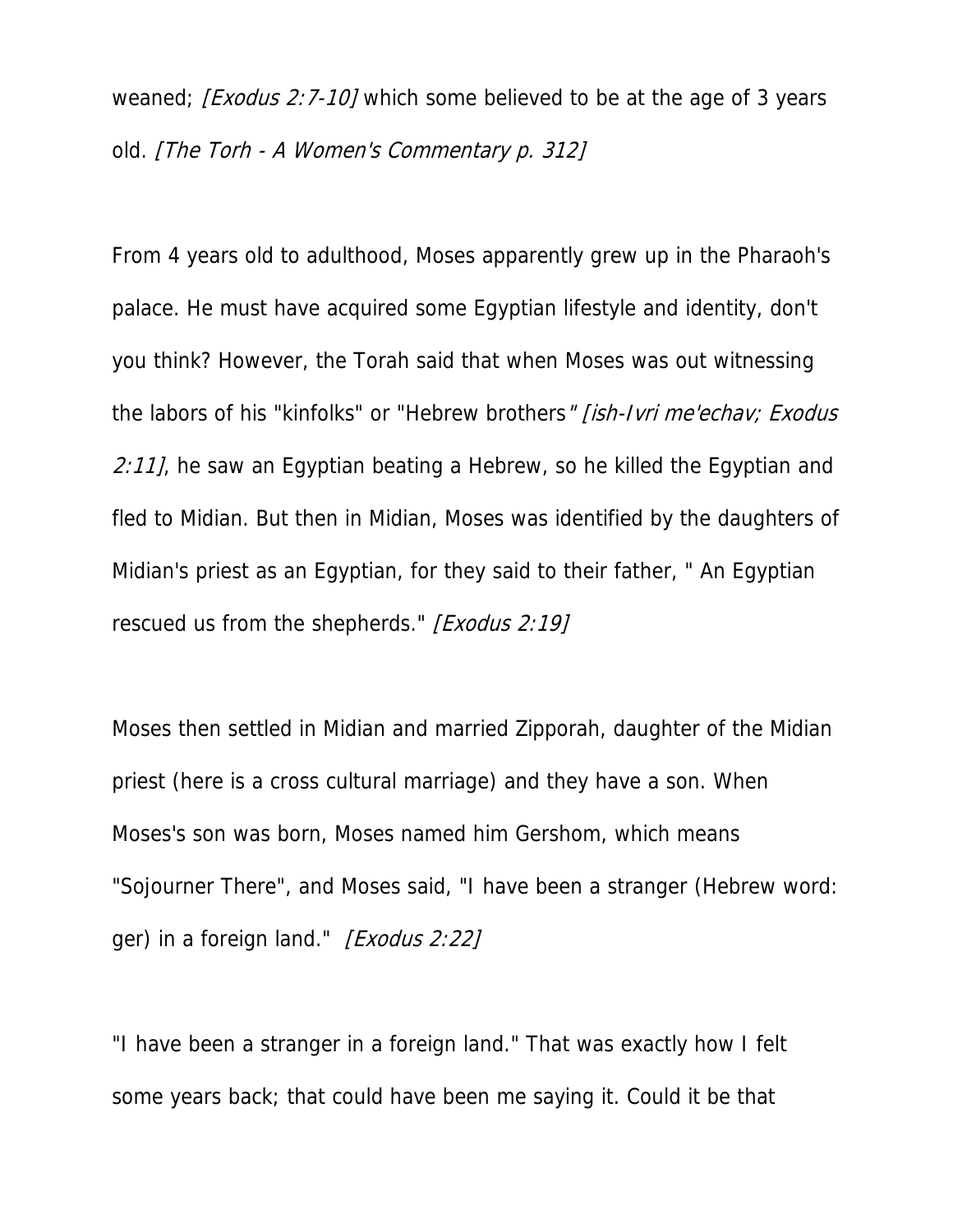Moses feels like an outsider? And that he could not relate to being either a Hebrew or an Egyptian? Could it be that he didn't know where he belongs, so he stayed in Midian to avoid having to deal with his internal identity conflict?

When God called on Moses from the burning bush to free the Israelites from Egypt, Moses answered, "Who am I that I should go to Pharaoh and free the people from Egypt?" [Exodus 3:11] Maybe Moses really was confused with his own identity, maybe he was actually asking himself "Who am I? I don't even know who I am, how can I go and free the others?"

Moses continued, "What should I tell them when they ask me the name of this God of the ancestors?" and God replied, "Ehyeh Asher Ehyeh" "I am who I am " or "I will be what I will be, so you shall tell the Israelites that Ehyeh, "I will be" sent me to you". No one really knows what this really means, but maybe God was trying to tell Moses to just be Moses. Maybe God knew that Moses, having spent time with three separate people and cultures, the Israelites, Egyptians, and the Midianites, could see things in a way that others could not, and have a wider understanding of differences. Maybe this is why God enlisted Moses.